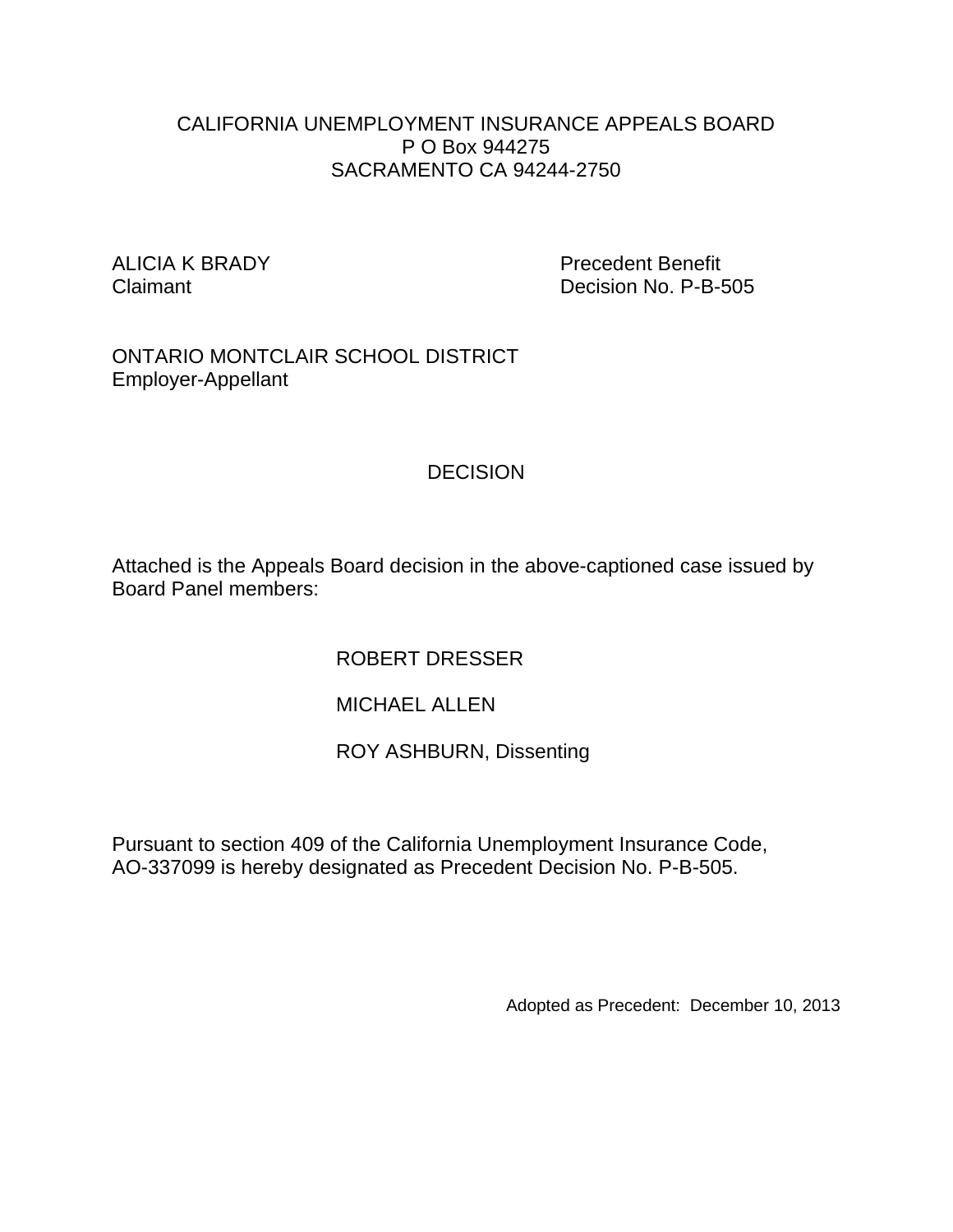The employer appealed from the portion of the decision of the administrative law judge that held the claimant eligible for unemployment insurance benefits under section [1](#page-1-0)253.3 of the Unemployment Insurance  $Code<sup>1</sup>$  for the period beginning May 26, 2013 through July 13, 2013.

**\_\_\_\_\_\_\_\_\_\_\_\_\_\_\_\_\_\_\_\_\_\_\_\_\_\_\_\_\_\_\_\_\_\_\_\_\_\_\_\_\_\_\_\_\_\_\_\_\_\_\_\_\_\_\_\_\_\_\_\_\_\_\_\_**

#### ISSUE STATEMENT

The issue presented is whether a substitute teacher may be entitled to benefits during the weeks a school district operates summer school within the meaning of section 1253.3 of the code.

## FINDINGS OF FACT

The claimant works as a substitute teacher for the Ontario-Montclair School District (hereinafter, the district). Substitute employees, whether professional or nonprofessional, are not paid an annual salary. They receive wages, only if called, for days worked. (See definitions per U.S. Dept. of Labor, UIPL No. 15-92 (Jan. 27, 1992), citing 26 U.S.C. Section 3304(a)(6)(A).)

During the 2012-2013 school year, the claimant worked for the district as an on-call substitute teacher. The spring term ended on May 22, 2013. The claimant filed a claim for unemployment insurance benefits and the employer filed a timely protest to the claim.

The employer protested that the summer break would run from May 28, 2013 to July 31, 2013, and that the claimant was not on-call during the summer break. On June 13, 2013, the Employment Development Department determined the claimant was not eligible for benefits under code section 1253.3, beginning May 26, 2013. The claimant filed a timely appeal from the determination and the matter was set for hearing before an Administrative Law Judge (hereinafter ALJ).

At the hearing before the ALJ, the employer introduced a copy of the letter of reasonable assurance addressed to "Substitute Employee." The letter stated, in relevant part: "If your services are needed for the 2013 summer school session, you will be called or notified by mail." (Exhibit 10.) The district's summer school

<span id="page-1-0"></span> $\overline{\phantom{a}}$  $1$  All statutory references are to the Unemployment Insurance Code, unless otherwise noted.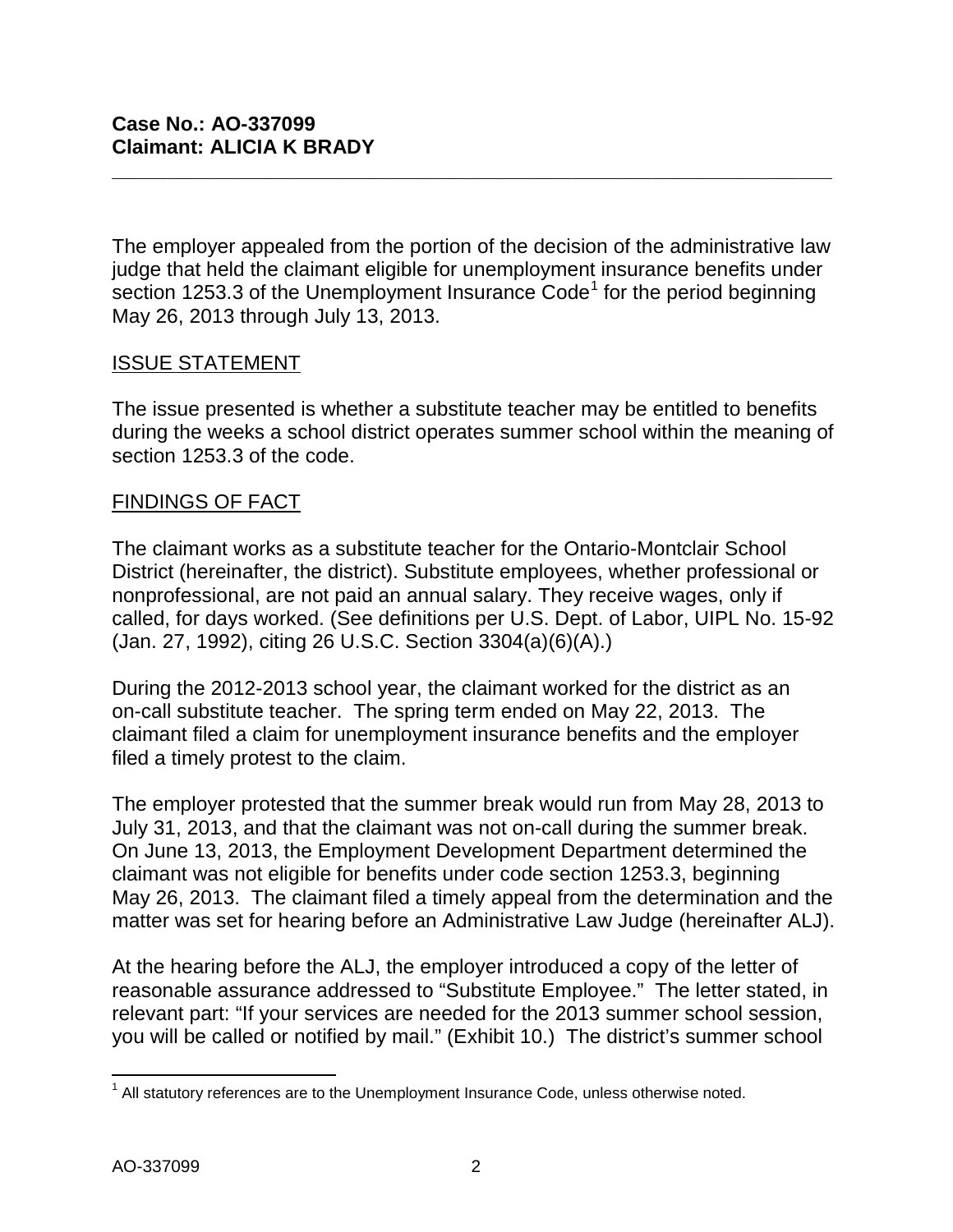session was conducted from May 28, 2013 through June 21, 2013. The claimant was available for work as an on-call substitute teacher during the summer school session.

The claimant was not called to work as a substitute teacher for summer school because the district contacted all interested permanent teachers before substitute teachers were called. $2$  There is no list for substitute teachers for summer school in the record before us.

On July 9, 2013, the employer offered the claimant a contract for permanent employment beginning August 1, 2013, which she accepted. The claimant began the fall school term as a permanent teacher August 1, 2013.

The ALJ held the claimant eligible for unemployment insurance benefits for the period beginning May 26, 2013 through July 13, 2013. But, the ALJ held the claimant ineligible for benefits beginning July 14, 2013 through July 31, 2013.

# REASONS FOR DECISION

The claimant, a substitute public school teacher for the district, sought unemployment insurance benefits during the summer of 2013. Because the claimant performs services for a public school and has base period wages from that service, the case meets the threshold test of Unemployment Insurance Code section 1253.3. In this case, we are called upon to examine the possible entitlement to benefits for a substitute teacher during the weeks the district conducted a summer school session.

On October 20, 1976, Congress passed the omnibus "Unemployment Insurance Amendments of 1976." (90 Stat. 2667, Public Law 94-566.) Becoming effective on January 1, 1978, it substantially amended the Federal Unemployment Tax Act, (hereinafter referred to as FUTA). (26 U.S.C.A. sections 3301 through 3311.) Public school employees, at the primary and secondary levels, were added to unemployment insurance coverage for "service" wages to which FUTA applies.

Both the federal and state statutes created the "equal treatment" provision for school employees. The federal statute, 26 USC Chapter 23, Section

<span id="page-2-0"></span> $\overline{a}$  $2$  The employer has submitted additional evidence with its appeal that should have been presented at the hearing. There was no showing why the employer could not have submitted the evidence at the hearing before the ALJ. The claimant and the ALJ were denied the opportunity to rebut or consider it. In the notice of hearing, the parties were advised to bring all evidence to the hearing. To consider this information now would be improper and would violate due process. Therefore, the additional evidence has not been considered in reaching our decision.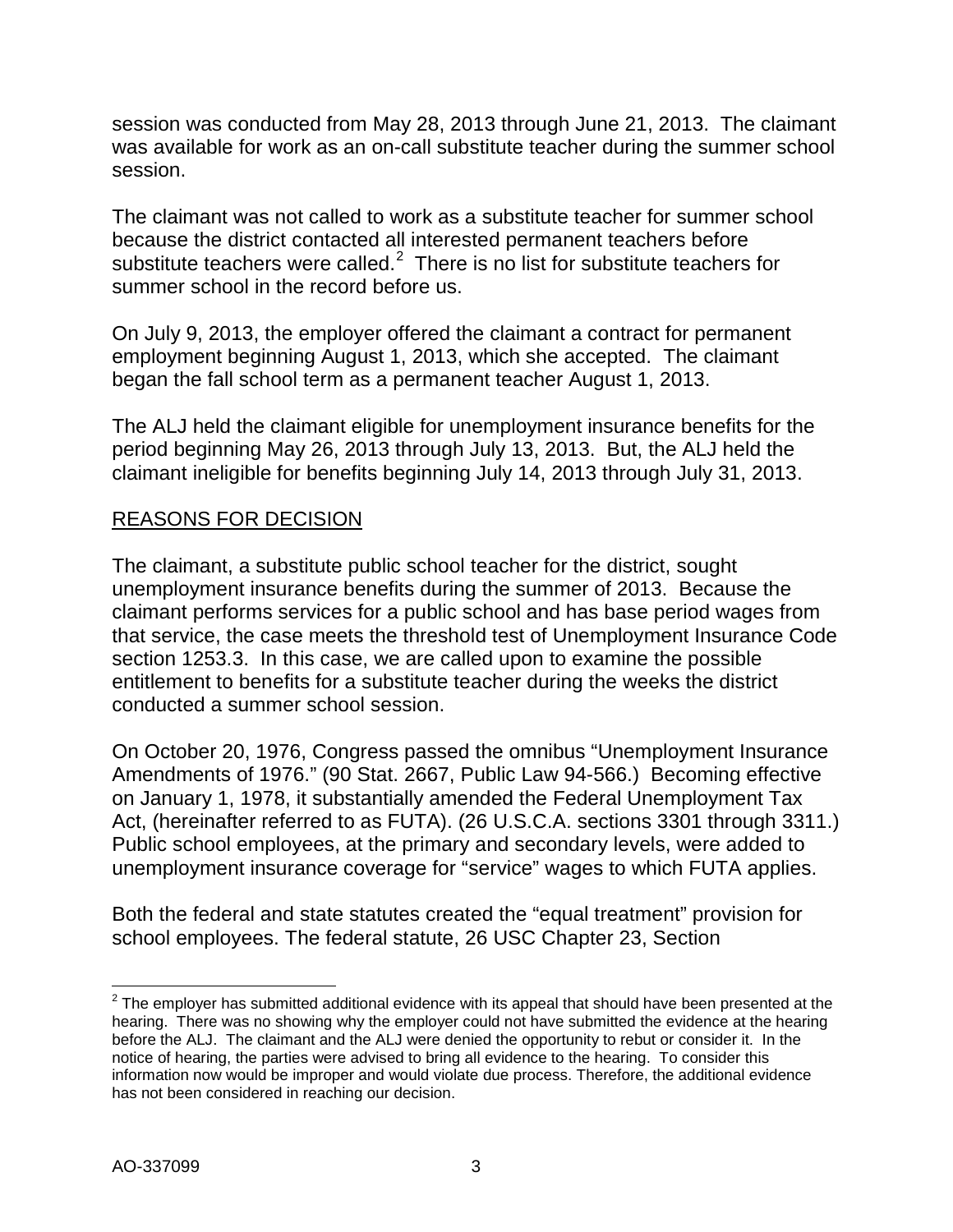3304(a)(6)(A), provides in pertinent part: "compensation is payable on the basis of service to which section 3309(a)(1) [26 USCS section 3309] applies, in the same amount, on the same terms, and subject to the same conditions as compensation payable on the basis of other service subject to such law..." (See also, Unemployment Insurance Code section 1253.3, subdivision (a).)

Exceptions to the provisions of FUTA are called the 'denial provisions.' (26 USC Chapter 23, Section 3304(a)(6)(A),subsections i-vi, see also Unemployment Insurance Program Letter (hereinafter UIPL) No.15-92 (1992).) California's statute was amended in 1978 to mirror the federal provisions in FUTA. In essence, unemployment insurance benefits are not payable to any individual with respect to any week which begins **during the period between two successive academic years or terms** if the individual performs services in the first of such academic years or terms and if there is a contract or reasonable assurance that such individual will perform services for any educational institution in the second of such academic years or terms. (Code section 1253.3, subdivisions (b) and (c) in pertinent part, emphasis added.)

Neither Congress nor the California Legislature defined the highlighted words used in the denial provisions, above. The Court of Appeal has construed the meaning of the term "reasonable assurance" in three cases, discussed below.

In *Russ v. California Unemployment Insurance Appeals Board* (1981) 125 Cal.App.3d. 834, the Court noted that the term "reasonable assurance" was used in, but was not defined in, FUTA. The *Russ* Court relied on Congressional intent, quoting the Joint Explanatory Statement of the Committee of Conference, 1976 U.S. Code Congressional and Administrative News at pp. 6033, 6036. (*Russ*, *supra*, at 843-846.) "…[T]he 'federal law' underlying section 1253.3 may be interpreted to define 'reasonable assurance' of reemployment as an unenforceable 'agreement' …, and that this interpretation may apply to the definition of 'reasonable assurance' provided in section 1253.3…". (*Russ*, at 295.) Thus, section 3304 (a), subsection (6)(A) was "…amended to provide, in effect, that public school employees might be eligible for benefits 'except' in certain instances involving their unemployment during periods of summer **recess** at the employing schools." (*Russ v. Unemployment Insurance Appeals Board* (1981) 125 Cal.App.3d 834, 843, emphasis added.)

Within a few years California's Court of Appeal again interpreted the meaning of "reasonable assurance." It clarified that "[a] contingent assignment is not 'reasonable assurance' of continued employment within the meaning of section 1253.3." (*Cervisi v. Unemployment Insurance Appeals Board* (1989) 208 Cal.App.3d 635, 639.)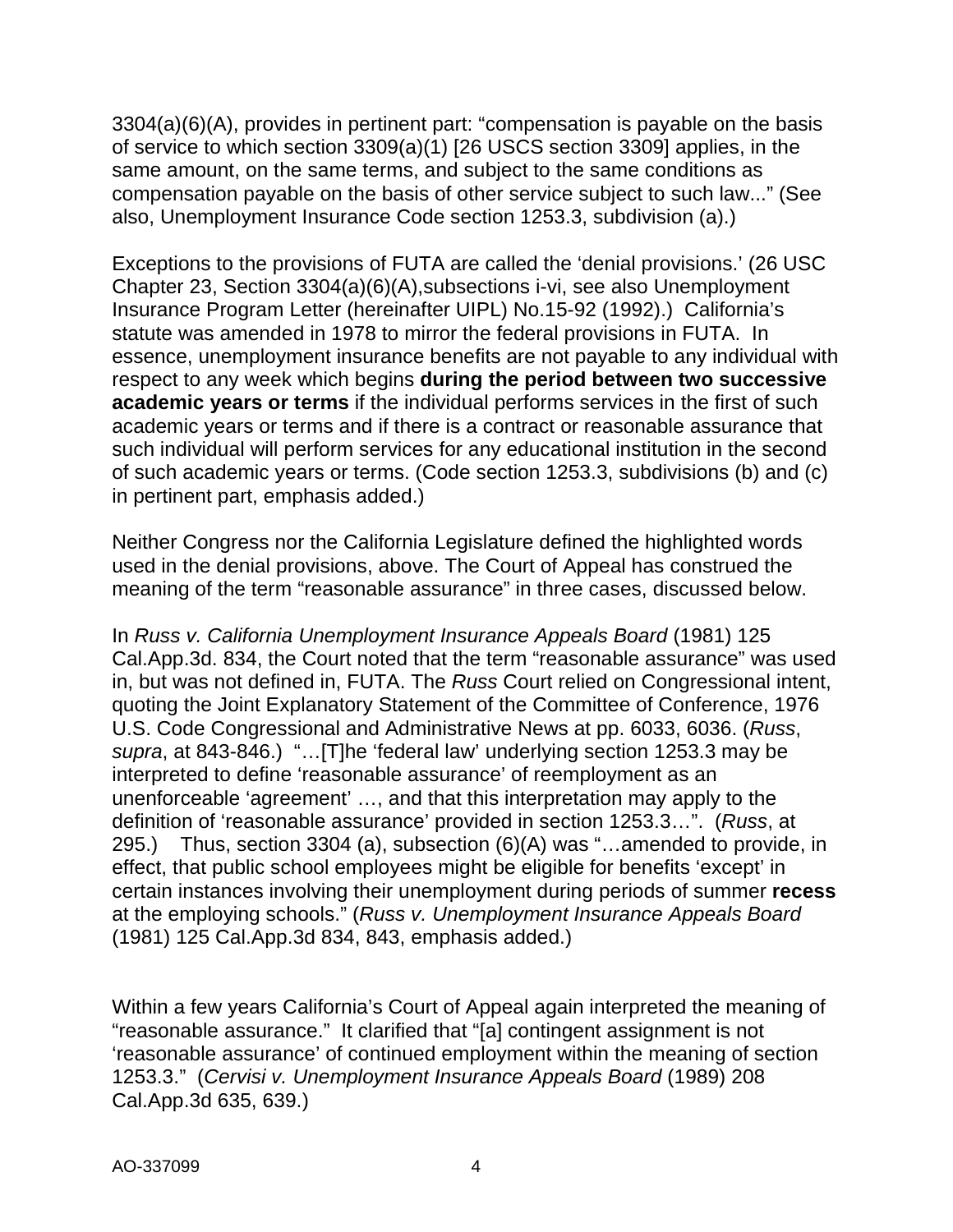In 1984, *Board of Education of the Long Beach Unified School District v. Unemployment Insurance Appeals Board* (1984) 160 Cal.App.3d 674, (hereinafter, *Long Beach*) the Court held that the inherently tenuous nature of employment status as an on-call, substitute teacher did not defeat the "reasonable assurance" given to a substitute school employee. The court applied the denial provisions to substitute teachers without substantial reference to the Congressional discussion of the 1976 Congress. Relying on legislation passed after the 1976 amendments (1977 Public Law No. 95-19), the *Long Beach* court addressed Congressional intent to include substitute school employees in the denial provisions in a footnote. In footnote 2, the Long Beach court observed that Congress did not specify that substitute teachers were not to be included in the 'denial' provisions.<sup>[3](#page-4-0)</sup>

In *Long Beach*, the Court noted the realities of the situation applicable to substitute teaching employment, and cautioned that for a substitute teacher there can be no absolute guarantee of work. The Court reasoned, "There is nothing in section 1253.3 which sets, as a criteria, the tenuous nature of a substitute teacher's position as a basis for determining the 'reasonable assurance' issue." (Ibid. at 683.) The Court concluded the claimant was "ineligible for **summer recess** unemployment benefits **during summer vacation periods** having 'reasonable assurance' of such post recess employment within the meaning and intent of section 1253.3." (*Long Beach*, *supr*a, at 691, emphasis added.)

The *Long Beach* Court, like *Russ* used the terms "**summer recess**" or "**summer vacation periods**" interchangeably for the statutory language, "period between two successive academic years or terms." This terminology can be traced to deliberations in Congress. The issue in this case is whether there is a "summer recess" or "summer vacation period" for substitute teachers when the district schedules summer school sessions for which the substitute teacher is eligible to work.

<span id="page-4-0"></span> 3 *Long Beach* noted that, because the omnibus Unemployment Insurance Amendments of 1976, *supra*, would not become effective until 1978, Congress passed the Emergency Unemployment Compensation Extension [EUC] Act of 1977 a year after the 1976 passage of Public Law 94-566. (Public Law 95-19, H.R. 4800, 91 Stat. 39). This was not the SUA referred to in footnote 6, and was not incorporated into the 1976 omnibus Act, supra. It provided emergency unemployment compensation (EUC) benefits for eligible claimants for one year. It extended the EUC Act of 1974, which had been enacted as a temporary program for workers who exhaust their entitlement to both regular and extended benefits. In the Senate version of the 1977 bill (Senate Report No. 95-67), according to the Senate Report and the House Conference Report, the bill eliminated the House provision disqualifying substitute teachers from unemployment compensation "…if the individual is not employed as a teacher on at least 45 separate days." (Joint Explanatory Statement of the Committee of Conference, 1977, U.S. Code Congressional and Administrative News, at pp. 80 and 103.) Thus, the subsequent bill in 1977 eliminated a disqualification for substitute teachers.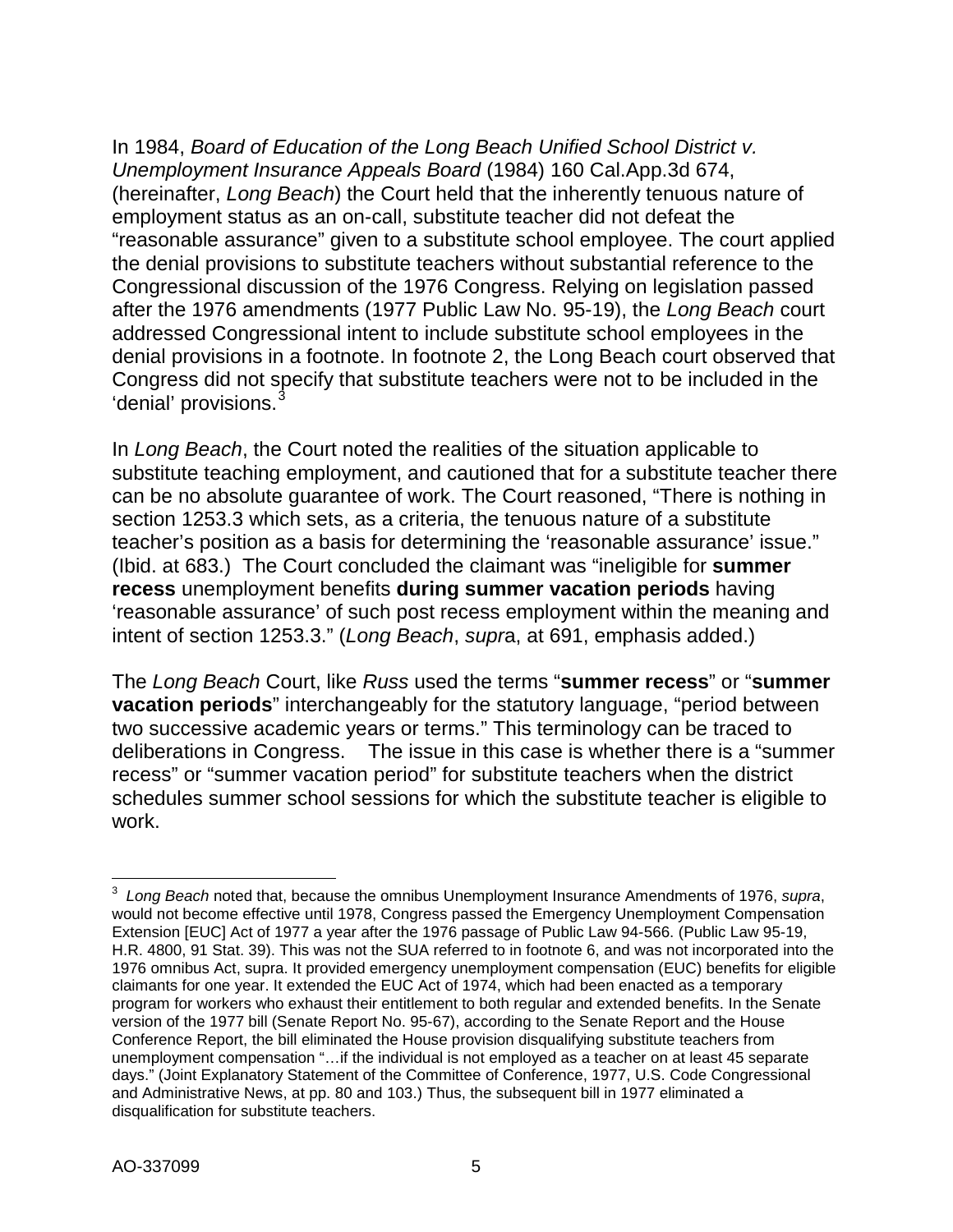The statute is not clear on its face, in light of existing summer school or year round tracks. Because the phrase "academic years or term," is not defined in the code nor in the cases discussed above, it is necessary to carefully analyze the intent of Congress.

"In determining the intent of the Legislature to effectuate the purpose of the law, '…a court must look first to the words of the statute themselves, giving the language its usual, ordinary import….The words of the statute must be construed in context, keeping in mind the statutory purpose, and statutes or statutory sections relating to the same subject must be harmonized, both internally and with each other, to the extent possible. Rules of statutory construction require courts to construe a statute to promote its purpose, render it reasonable, and avoid absurd consequences. Exceptions to the general provisions of a statute are to be narrowly construed; only those circumstances that are within the words and reason of the exception may be included. [Citations omitted.]" (*Corbett v. Hayward Dodge* (2004) 119 Cal.App.4<sup>th</sup> 915, 921.)

The conference committee report identified the issues considered by both houses of Congress.<sup>[4](#page-5-0)</sup> It indicated that Congress intended the language "between academic years or terms" to refer to **summer recess** vacation, and that Congress intended to prevent receipt of unemployment benefits by fully employed or salaried professional and nonprofessional school employees, whether they worked pursuant to tenure, contract or agreement. There is no reference in the summary to substitute employees. (Joint Explanatory Statement of the Committee of Conference, 1976, U.S. Code Congressional and Administrative News, at pp. 6030 - 6050.)

In the omnibus "Unemployment Insurance Amendments of 1976" Public Law 94- 566 (FUTA, 1976), Congress considered the inclusion of public school employees in the unemployment compensation program. With regard to the summer **recess** period, Congress did not intend to provide fully employed school employees with subsidized **recess** vacations. (122 Cong. Rec. 33284-85 (1976).)

Congress intended the denial provisions of FUTA to address the fact that some traditional, "nine-month" teachers are paid on an annual basis, and should not need unemployment benefits to bridge periods when schools are out of session over a summer **recess**. The "denial" provisions were intended to prevent overcompensation of teachers who are paid a reasonable annual salary based

<span id="page-5-0"></span> $\overline{\phantom{a}}$  $^4$  The House considered the Unemployment Compensation Amendments of 1976 (Public Law No. 94-566) on July 20, 1976, and the Senate considered the bill on September 29, 1976. Both houses considered the conference committee version on October 1. 1976.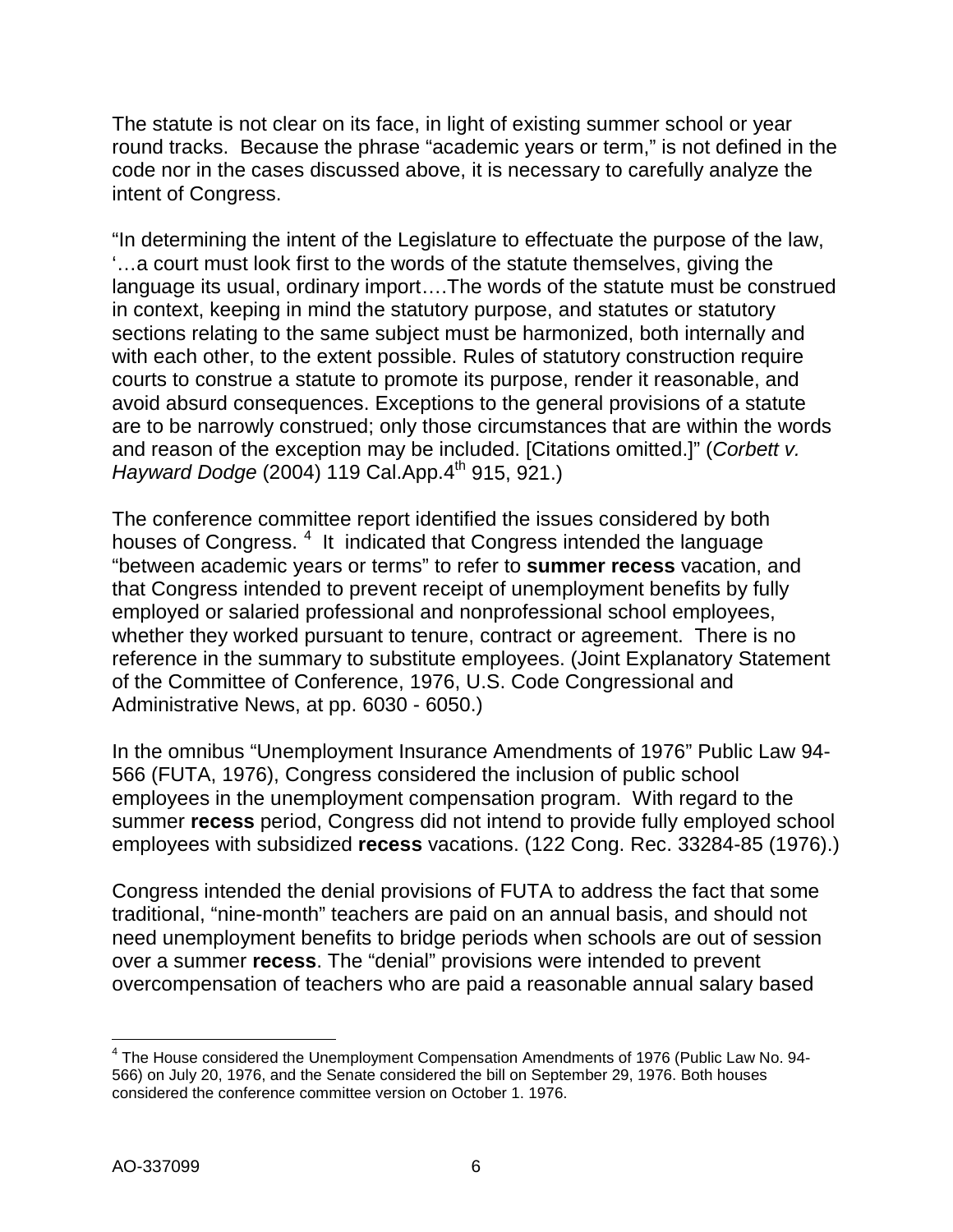on work performed over nine months of the year. (122 Cong. Rec. 33284-33285 and 35132 (1976).)

The intent of Congress was to "prohibit payment of unemployment benefits during the **summer and other vacation** periods, to permanently employed teachers and other school employees." (122 Cong.Rec.35132 (1976), emphasis added.) Nevertheless, the denial provisions do not expressly exclude substitute professional and nonprofessional employees, who are not paid an annual salary and are not permanent employees.

Both the United States Department of Labor and state agencies, as well as case law, have consistently construed the "denial" exceptions narrowly.<sup>[5](#page-6-0)</sup> "Social legislation such as the FUTA is to be construed broadly with respect to coverage and benefits. Exceptions to its statutory remedies are to be narrowly construed. (citation omitted.)" (UIPL 43-93, Sept. 30, 1994, and Guide Sheet 8, [http://wdr.doleta.gov/directives/attach/ETAH/301/guide\\_sheet\\_8.htm.](http://wdr.doleta.gov/directives/attach/ETAH/301/guide_sheet_8.htm))

"The very specificity of the exemptions, …, and the generality of the employment definitions indicate that the [generalities] are to be construed to accomplish the purposes of the legislation." (*United States v. Silk* (1947) 331 U.S. 704, 712.) "The provisions of the Unemployment Insurance Code must be liberally construed to further the legislative objective of *reducing the hardship of unemployment*. (citations omitted.)" (*Prescod v. Unemployment Insurance Appeals Board* (1976) 57 Cal.App.3d 29, 40, emphasis in original.)

Generally, a state may afford greater coverage for unemployment benefits than FUTA, but may not provide less. "This state has always been able to provide coverage beyond the extent provided by federal law. However, it must provide coverage to those who would qualify for benefits under federal law, and specifically in this case under Section 3304(a)(6) of Title 26." (Precedent Benefit Decision P-B-461, p. 4 construing a legislative amendment to section 1253.3

[\(http://workforcesecurity.doleta.gov/unemploy/pdf/uilaws\\_termsdenial.pdf.](http://workforcesecurity.doleta.gov/unemploy/pdf/uilaws_termsdenial.pdf)) The Department of Labor

<span id="page-6-0"></span> $\overline{a}$  $5$  The Employment Training Administration of the Department of Labor, has published guidance for states to follow in application of the denial provisions affecting educational employees: "Conformity Requirements for State UC [Unemployment Compensation] Laws; Educational Employees: The Between and Within Terms Denial Provisions."

<sup>(</sup>DOL) answered "Frequently Asked Questions," explaining "An academic term is that period of time within an academic year when classes are held. Examples include semesters and trimesters. Terms can also be other nontraditional periods of time when classes are held, such as summer sessions." This directive is an interpretative rule which explains or defines particular terms in a statute, within the meaning of *Cabais v. Egger* (D.C. Cir. 1982) 690 F.2d 234. *Cabais* specifically addressed the Dept. of Labor's UIPLs. (Pub. Law 89-553; 5 U.S.C. sections 551-559, 553(b).) As a Department of Labor directive, the "Conformity Requirements" statement carries the weight of law. (UIPL No. 01-96, 1995.)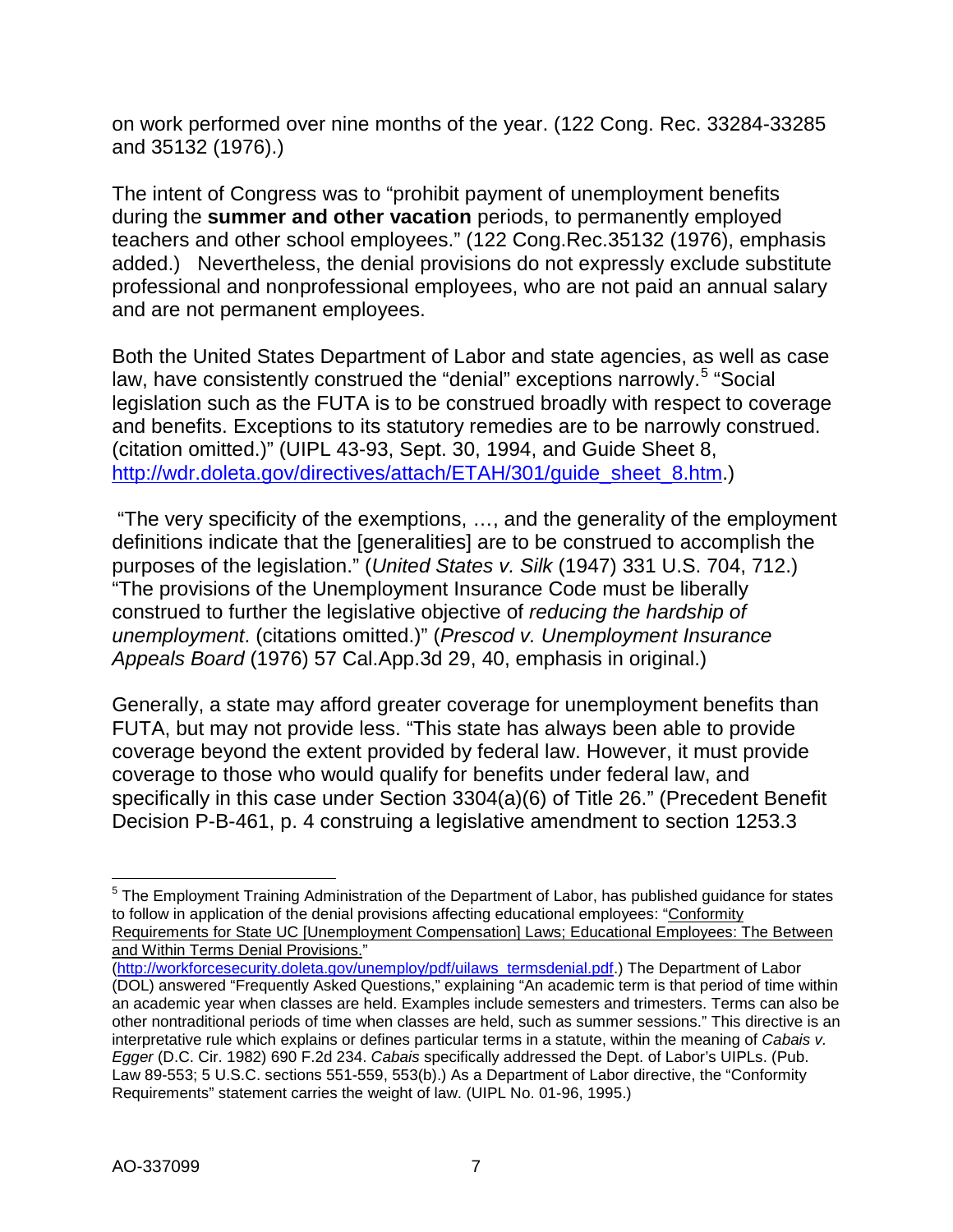which resulted in expanded benefit coverage. See also, Dept. of Labor, UIPL No. 43-93, 1993; and UIPL No. 01-96, 1995.)

As an exception to the general statutory goal of providing benefits to the unemployed, section 1253.3 should be narrowly construed. Since the original purpose of the law is not served by including employees other than traditional 'nine month' school employees with permanent employment, a narrow application of the denial provision is warranted.

In California, this Board has found the denial provisions inapplicable in certain cases, despite the presence of reasonable assurance, during the period between successive academic years or terms for fulltime permanent employees. California amended code section 1253.3 in 1978, the year FUTA denial provisions became effective. During that year, California voters passed Proposition 13, resulting in reductions in school budgets. By the summer of 1979, many school districts across the state closed down for a month or more during summer, due to budgetary constraints. Despite the fact that the lack of work occurred during the summer between two successive academic years or terms, and despite the fact that claimants had reasonable assurance of returning to work in the fall, benefits were payable because that was not a normal **recess** period.

"During the summer of 1978, the Employment Development Department and the United States Department of Labor reevaluated the applicability of section 1253.3 to professional and nonprofessional school employees who were scheduled to teach or work during the 1978 summer school session." (Precedent Benefit Decision P-B- 412 (1980), p.3.) Following an analysis of the Congressional Record, this Board determined, "…it is not the intent of Congress to deny benefits to year–round employees or those regularly scheduled for summer work who, due to cancellation of normal or scheduled summer work, became unemployed. (Congressional Record, September 29, 1976, Vol.122, No. 149, S17013-4; September 29, 1976, Vol.122, No. 149, S17022-3; October 1, 1976, Vol.151, Part II, H12172 [see also Public Law 94-566].)" (P-B-412, at page 3.)

The Appeals Board, in Precedent Decision P-B-417 (1981), relied on the same analysis, finding a clerical employee whose year round contract was reduced to ten months, to be eligible for benefits. The Board found that "…the cause of her unemployment was not a normal **summer recess[6](#page-7-0)** or vacation period, but loss of customary summer work." (*Id*., emphasis added.)

 $\overline{a}$ 

<span id="page-7-0"></span> $6$  The court in Russ explained that "... public school employees might be eligible for benefits 'except' in certain instances involving their unemployment during periods of summer **recess** at the employing schools." (*Russ v. Unemployment Insurance Appeals Board* (1981) 125 Cal.App.3d 834, 843, emphasis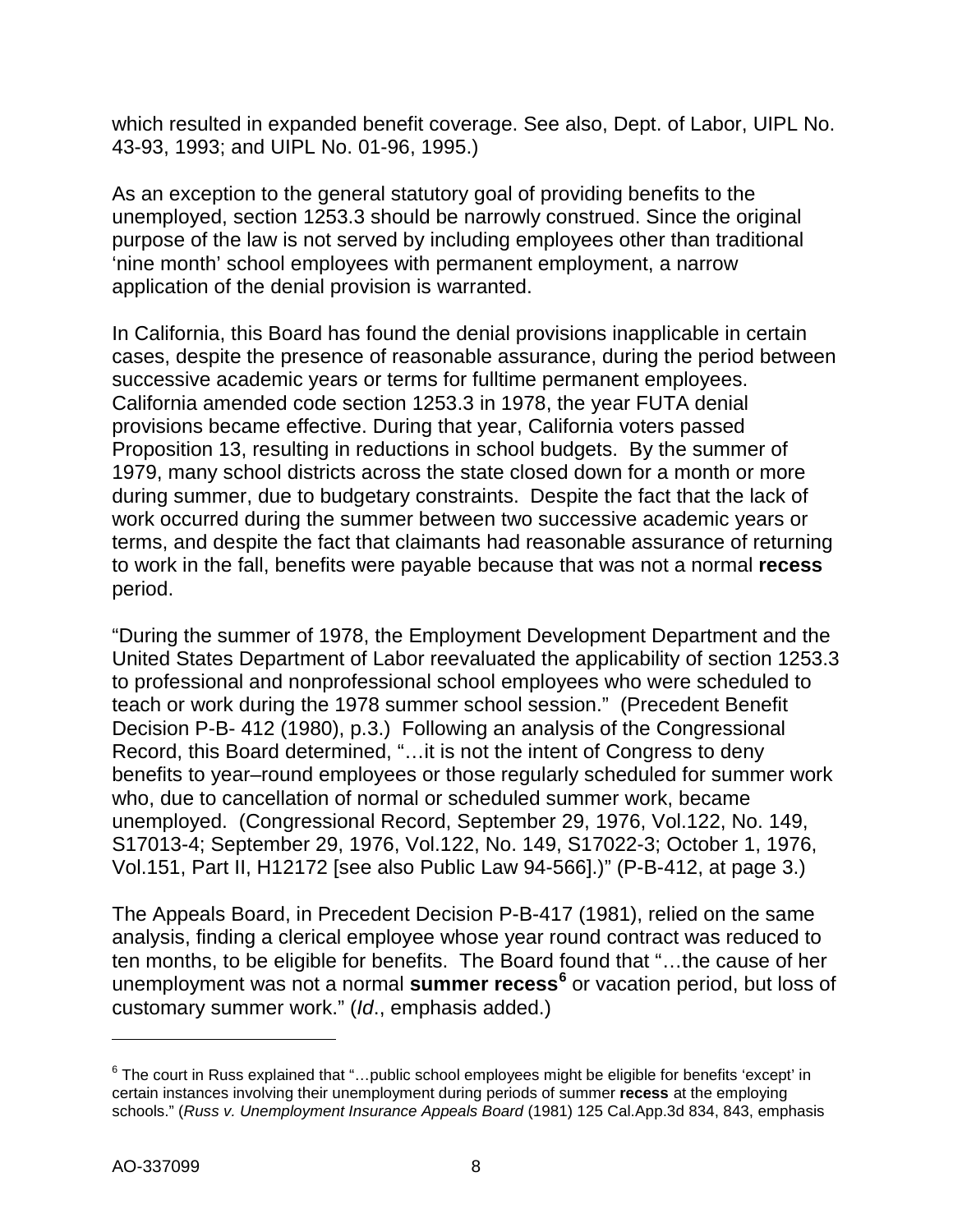Thus, Congress and California case law, as well as Board Precedent Decisions use "summer recess" "summer vacation recess" interchangeably for the statutory language "during the period between two successive academic years or terms." The fact that an employee's services end at the conclusion of an academic year or term, does not mean that the separation is a result of a summer **recess.[7](#page-8-0)** The lack of employment is due to loss of scheduled work. Therefore, benefits are payable.

California's Precedent Decisions establish that salaried professional and nonprofessional school employees, who are unemployed due to budget cutbacks, are not disqualified within the meaning of section 1253.3 even though the claim was filed between "two successive academic years or terms," and even though they had reasonable assurance of returning to work. Although the employees had reasonable assurance of employment in the fall, the loss of work, due to budget constraints, excluded their claims from analysis under the denial provisions of section 1253.3.

When a substitute teacher is scheduled to work "on-call" during the spring term or the fall term and then is not called to work, that claimant's unemployment results from a lack of work, and benefits are payable. Similarly, when a substitute teacher is "on-call" during a summer school session, and is not called to work, the claimant is not on **recess**, but is unemployed due to a lack of work.

Accordingly, during a summer school session there is no recess period for eligible substitute teachers because school is in session. Just as during the fall and spring terms, those teachers are not on recess. Benefits are payable to listed or eligible substitute teachers during a summer school session because while school is in session, it is not a recess period.

Generally, the burden of proof is on the party for each fact the existence or nonexistence of which is essential to its claim for relief or affirmative defense. (Evidence Code section 500.) The Court may alter the normal allocation of the burden of proof depending upon such factors as the knowledge of the parties

added.) And, the *Long Beach* Court concluded the claimant was "ineligible for **summer recess** unemployment benefits **during summer vacation periods** having 'reasonable assurance' of such post recess employment within the meaning and intent of section 1253.3." (*Long Beach*, *supr*a, at 691, emphasis added.)

<span id="page-8-0"></span> $7$  The Employment Development Department published its twenty four page directive in 2007, explaining three elements are required for the denial provisions to apply: school wages in the base period; claim filed during a school recess period; and reasonable assurance must exist. (www.edd.ca.gov/uibdg/Miscellaneous\_MI\_65.htm.) This directive is in accord with the U.S. Dept. of Labor "Conformity Requirements for State UC [Unemployment Compensation] Laws; Educational Employees: The Between and Within Terms Denial Provisions." (*supra*, at footnote 5.)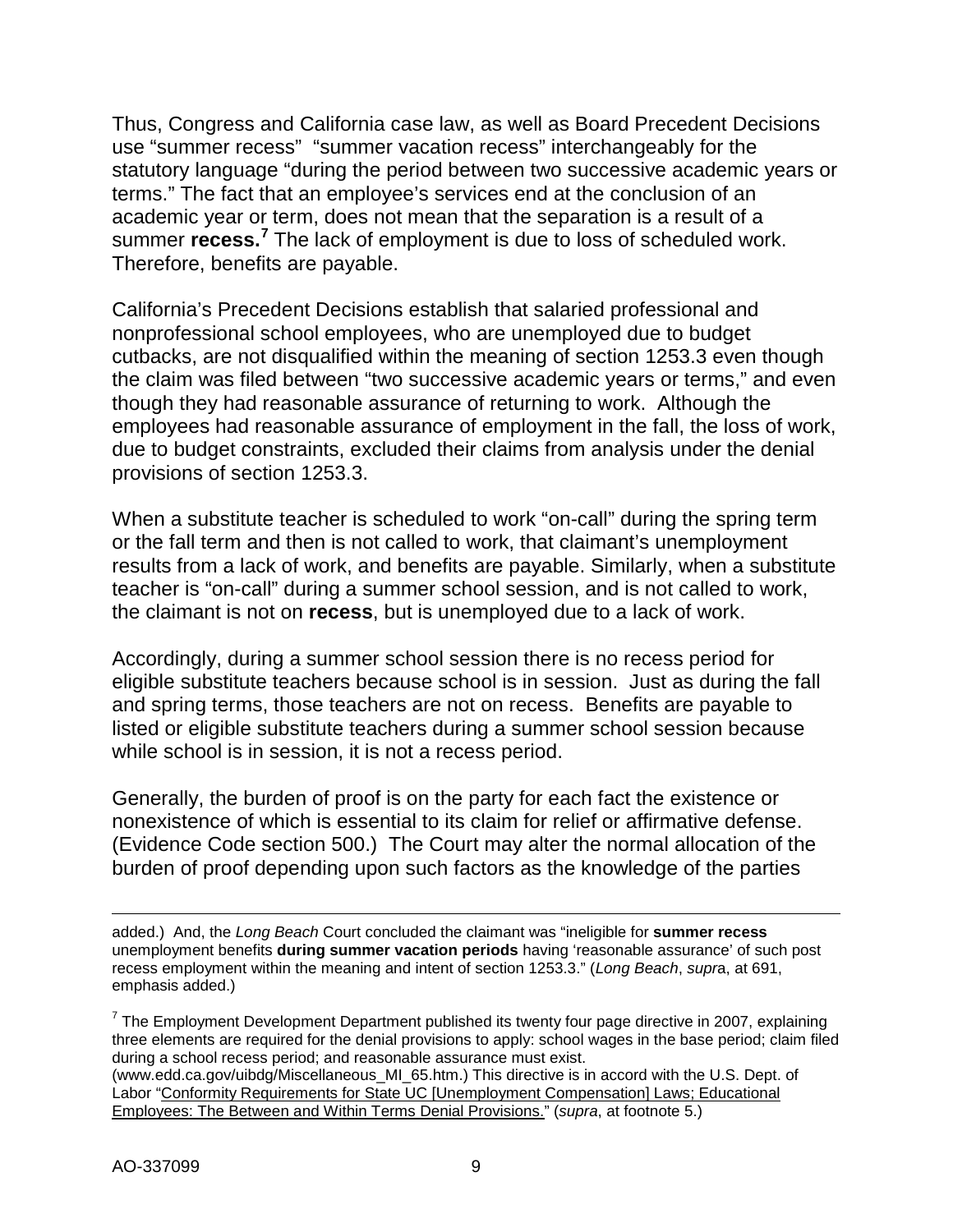concerning the particular facts, the availability of the evidence to the parties, the probability of the existence of a fact, and public policy. (*Morris v. Williams* (1967) 67 C.2d 733, cited in P-B-490. (See also *Sanchez v. Unemployment Insurance Appeals Board* (1977), 20 Cal. 3d 55, *Glick v. Unemployment Insurance Appeals Board* (1979), 23 Cal. 3d 493.)<sup>[8](#page-9-0)</sup>

The claimant may produce evidence that he or she is on a list to be called for substitute work during the summer session. If there is no list, the claimant may produce evidence that he or she is considered eligible for summer school work. Thereafter, the burden of proof on the issue lies with the employer.

A claimant's evidence might include, but is not limited to, the claimant's contacts with the district or a school site, informing them of his or her availability and requests for work. The evidence might show there are school site-specific lists, or there is a stratified list (for instance, one preferring permanent teachers or laid-off teachers, but on which the claimant is potentially reachable to be called). In this case, the evidence established the claimant was notified "If your services are needed for the 2013 summer school session, you will be called or notified by mail<sup>"</sup>

Once a claimant produces credible evidence he or she is on a list or is eligible to be called for summer school employment, the employer must prove that the claimant is not eligible. The fact that the claimant is not called for work is insufficient to find he or she is not eligible for work. In this case, the employer's witness testified that the district did not call the claimant because the district calls permanent teachers first, and there was not enough work for the regular substitute teachers during the summer session. In addition, the employer's letter to the claimant states the claimant might be called or notified by mail, if her services are needed during the summer school session. This established that the claimant was unemployed due to lack of work, and not that she was unemployed due to a summer recess period. The fact that the claimant was not called to work during the summer session does not result in a denial of benefits.

Benefits are payable to substitute teachers during traditional school sessions or year round tracks, who are qualified and eligible to teach, for the days that teacher is not needed or called. During a summer school session, benefits are

<span id="page-9-0"></span> $\overline{a}$ <sup>8</sup> The Employment Development Department assists employers with *The Claims Management Handbook for School Employers* (DE 3450SEF rev. 3, May, 2008) ("Employer's Handbook") The department advises school employers to respond to the DE 1101CZ to protect the district's unemployment insurance tax account from charges. "Responding to the DE 1101CZ also allows the employer to be included as an interested party in any appeal that may be filed. And, [t]he employer's UI tax account will only be protected by returning a timely response to the EDD." ("Employer's Handbook", page 31.)